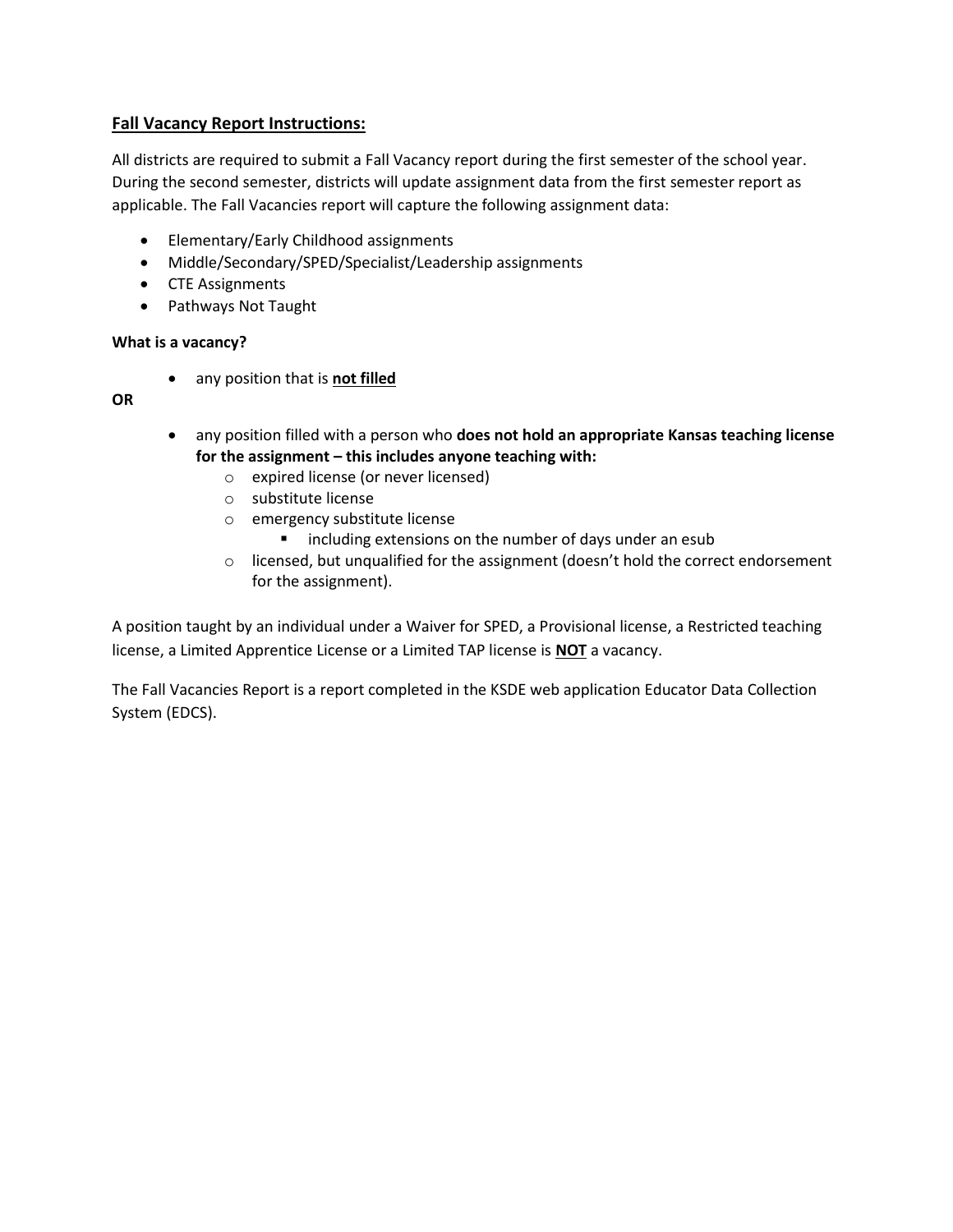### **Submission of Fall Vacancy Report within EDCS**

Once logged into EDCS select the school year.

| https://apps.ksde.org/EDCS/Welcome.aspx                                                                                                 |
|-----------------------------------------------------------------------------------------------------------------------------------------|
|                                                                                                                                         |
| User: Stephen Carter District: KSDE Building: 0000 Access Level: KSDE Admin                                                             |
| $\bigwedge$ Welcome                                                                                                                     |
| <b>Click Select</b><br>2021-2022<br><b>Select Year</b><br>$\checkmark$<br><b>School Year:</b><br>Year                                   |
| Status of Licensed Personnel Report for the school year NOT YET STARTED<br>Status of Fall Vacancies for the school year NOT YET STARTED |
|                                                                                                                                         |
| When accessing the EDCS, the first step is to select the school year.                                                                   |
| EDCS is now open. You may enter data for the 2021-2022 School Year Licensed Personnel Report.                                           |
| The Fall Vacancy Report is now open for submission.                                                                                     |
| The Fall Vacancy Report is due September 27, 2021.                                                                                      |
|                                                                                                                                         |
| <b>EDCS System Questions and Content Questions:</b>                                                                                     |
| <b>Shane Carter</b>                                                                                                                     |
| Data Systems Coordinator<br>785-296-8011                                                                                                |
|                                                                                                                                         |
|                                                                                                                                         |
|                                                                                                                                         |
|                                                                                                                                         |
| <b>Web Application Access Questions:</b><br><b>KSDE Information Technology Help Desk</b><br>(785) 296-7935                              |
|                                                                                                                                         |

The Fall Vacancies report is listed under the "Staff Data" section on the left side of the screen. To access the report:

- 1. Un-collapse Staff Data
- 2. Select Fall Vacancies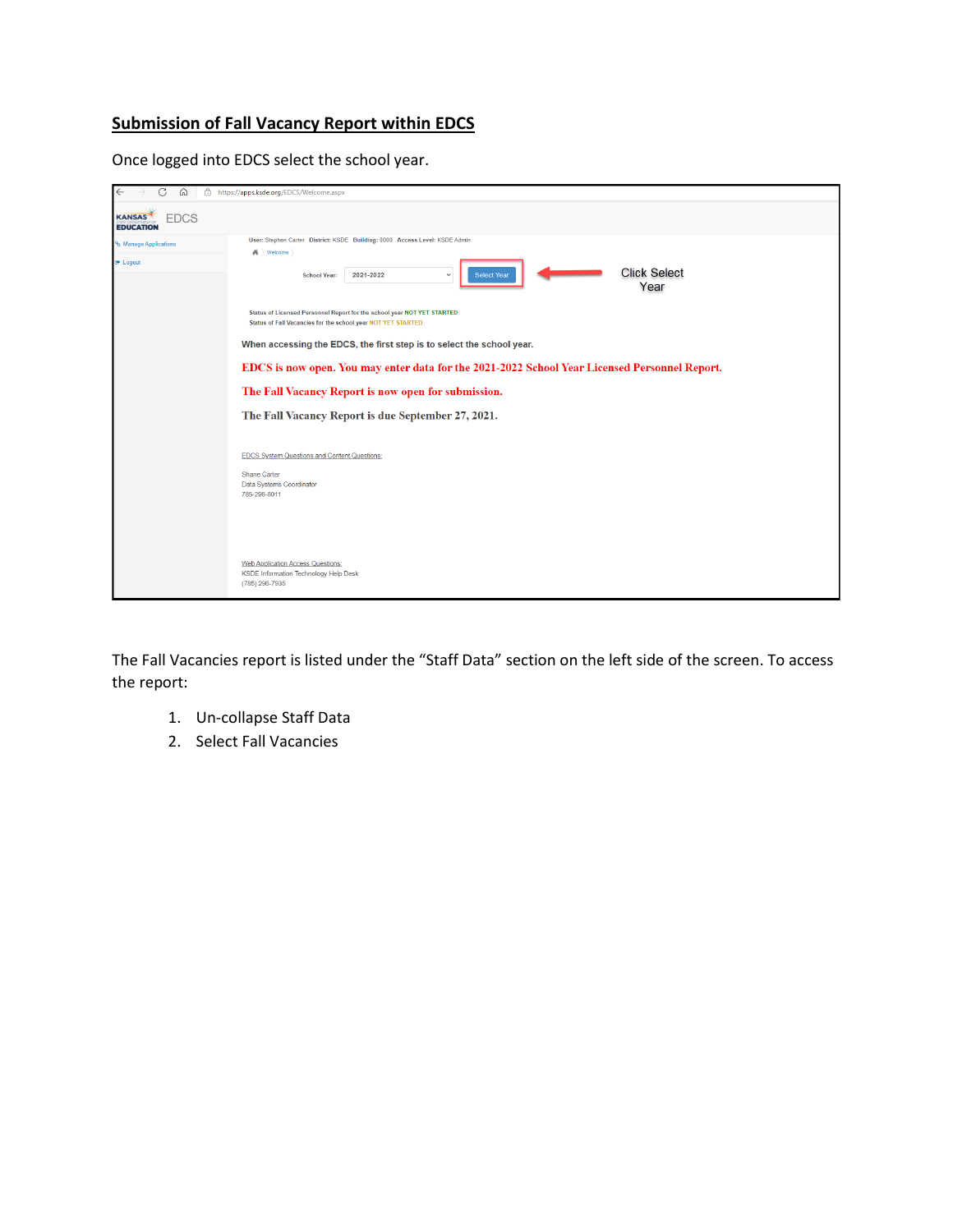| G<br>$\Omega$<br>$\leftarrow$                                                                                                                                                                                                                                                      | https://apps.ksde.org/EDCS/Welcome.aspx                                                                                                                                                                                                                                                                                                                                                                                                                                                                                                                                                                                                     | $\vec{c}$<br>$\leq$ |
|------------------------------------------------------------------------------------------------------------------------------------------------------------------------------------------------------------------------------------------------------------------------------------|---------------------------------------------------------------------------------------------------------------------------------------------------------------------------------------------------------------------------------------------------------------------------------------------------------------------------------------------------------------------------------------------------------------------------------------------------------------------------------------------------------------------------------------------------------------------------------------------------------------------------------------------|---------------------|
| <b>EDCS</b><br><b>KANSAS</b><br><b>EDUCATION</b>                                                                                                                                                                                                                                   |                                                                                                                                                                                                                                                                                                                                                                                                                                                                                                                                                                                                                                             | $\Delta \leftarrow$ |
| % Manage Applications<br><b>e</b> Logout<br><b>&amp;</b> Welcome<br>Staff Data<br><b>Find/Update Staff</b><br>Add New Staff<br>Shared Staff<br><b>Exited Staff</b><br>Fall Vacancies<br>License Personnel R<br><b>In</b> Reports<br>? User Manual<br><b>7 EDCS Home/Help Pages</b> | User: Stephen Carter District: KSDE Building: 0000 Access Level: KSDE Admin<br>Welcome<br>2021-2022<br><b>Select Year</b><br>$\checkmark$<br>School Year:<br>Status of Licensed Personnel Report for the school year NOT YET STARTED<br>Status of Fall Vacancies for the school year NOT YET STARTED<br>When accessing the EDCS, the first step is to select the school year.<br>EDCS is now open. You may enter data for the 2021-2022 School Year Licensed Personnel Report.<br>The Fall Vacancy Report is now open for submission.<br>The Fall Vacancy Report is due September 27, 2021.<br>EDCS System Questions and Content Questions: |                     |
| $F$ Admin                                                                                                                                                                                                                                                                          | Shane Carter<br>Data Systems Coordinator<br>785-296-8011<br>Web Application Access Questions:<br>KSDE Information Technology Help Desk<br>(785) 296-7935                                                                                                                                                                                                                                                                                                                                                                                                                                                                                    |                     |

Once in Fall Vacancies, select either "Do Not Have Vacancies" or "Have Vacancies".

### **No Vacancies to Report**

Select "Do Not Have Vacancies".

| <b>EDCS</b><br><b>KANSAS</b><br><b>EDUCATION</b> |                                                                                                                       |
|--------------------------------------------------|-----------------------------------------------------------------------------------------------------------------------|
| % Manage Applications                            | User: Stephen Carter District: D0305 Building: 0000 Access Level: District<br><b>Ni</b> Staff Data > Fall Vacancies > |
| <b>■ Logout</b>                                  | Status of Fall Vacancies for the school year: IN PROGRESS                                                             |
| <b>®</b> Welcome                                 |                                                                                                                       |
| Staff Data<br>$\sim$                             | Fall Vacancies <sup>O</sup>                                                                                           |
| <b>Import Text Files</b>                         | <b>ODo Not Have Vacancies</b>                                                                                         |
| <b>Roll Over Data</b>                            | <b>UHave Vacancies</b>                                                                                                |
| Find/Update Staff                                | Elementary Vacancies <sup>O</sup>                                                                                     |
| <b>Add New Staff</b>                             | No Elementary Vacancies                                                                                               |
| <b>Shared Staff</b>                              |                                                                                                                       |

Scroll to the bottom of the page and select "Submit Vacancy Entries" to submit report.

| Submit Vacancy Entries   Allow ReSubmit |         |
|-----------------------------------------|---------|
|                                         | ------- |

## **Vacancies to Report**

Select "Have Vacancies", and then add vacancies as necessary.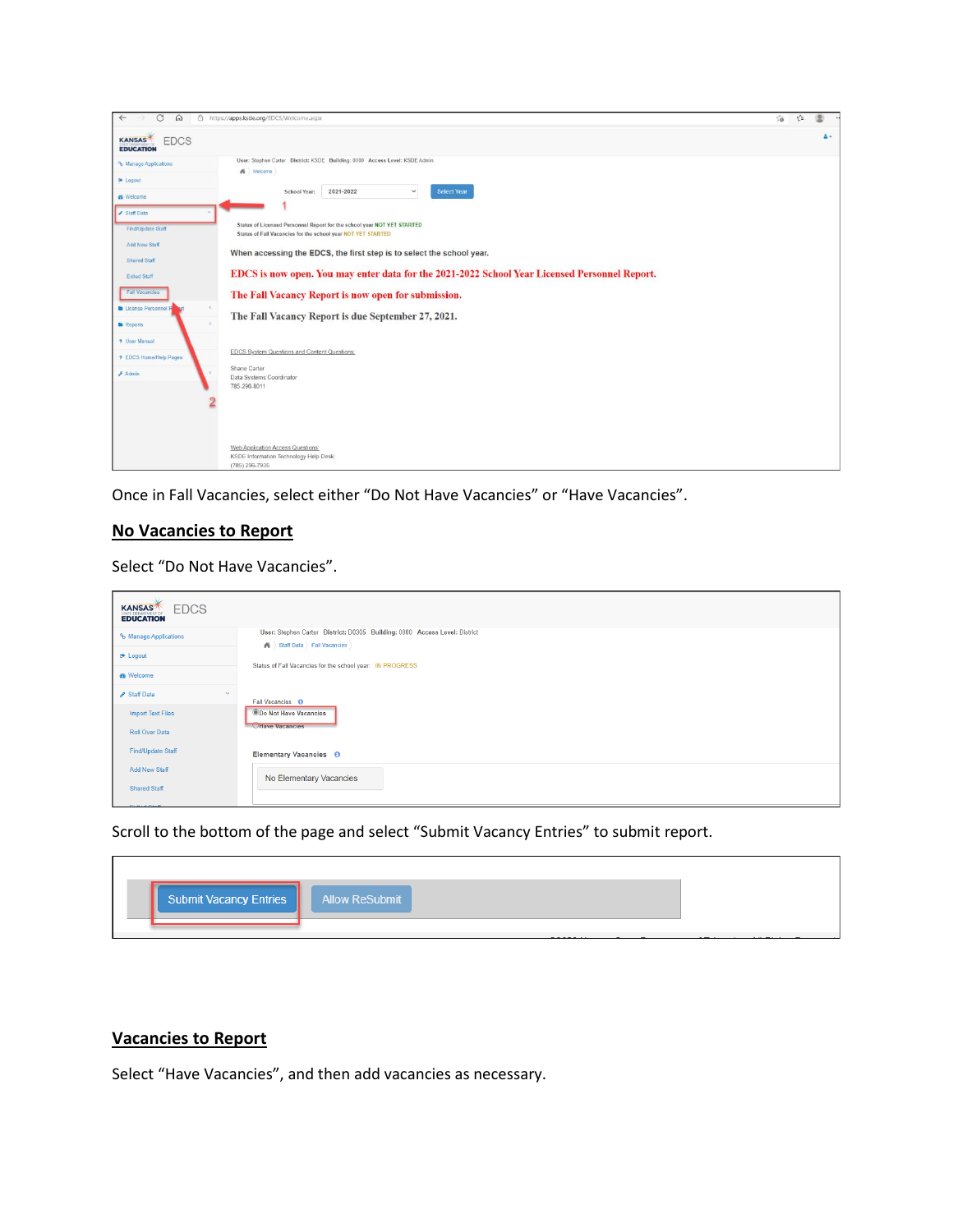| <b>KANSAS</b><br><b>EDCS</b><br><b>EDUCATION</b> |                                                                                            |
|--------------------------------------------------|--------------------------------------------------------------------------------------------|
| % Manage Applications                            | User: Stephen Carter District: D0305 Building: 0000 Access Level: District                 |
| <b>■ Logout</b>                                  | Staff Data > Fall Vacancies ><br>Status of Fall Vacancies for the school year: IN PROGRESS |
| <b>®</b> Welcome                                 |                                                                                            |
| Staff Data<br>$\checkmark$                       | Fall Vacancies <sup>O</sup>                                                                |
| <b>Import Text Files</b>                         | ODo Not Have Vacancies                                                                     |
| <b>Roll Over Data</b>                            | <b>OHave Vacancies</b>                                                                     |
| <b>Find/Update Staff</b>                         | Elementary Vacancies <sup>O</sup>                                                          |
| <b>Add New Staff</b>                             | No Elementary Vacancies                                                                    |
| <b>Shared Staff</b>                              |                                                                                            |
| <b>Exited Staff</b>                              |                                                                                            |
| Delete Data                                      | <b>Add Elementary Vacancy Entry</b>                                                        |
| <b>Fall Vacancies</b>                            |                                                                                            |
| License Personnel Report<br>$\zeta_-$            | Middle Level/Secondary/SPED/Specialist/Leadership Vacancies                                |
| $\left\langle \right\rangle$<br><b>Reports</b>   | No Vacancies                                                                               |
| ? User Manual                                    |                                                                                            |
|                                                  | <b>Add Vacancy Entry</b>                                                                   |

### **Elementary and Early Childhood Vacancies**

In the Elementary Vacancies section, report vacant positions for elementary and early childhood. Select the "Add Elementary Vacancy Entry" button to enter a vacancy.

| <b>EDCS</b><br><b>KANSAS</b><br><b>EDUCATION</b> |                                                                                                           |
|--------------------------------------------------|-----------------------------------------------------------------------------------------------------------|
| % Manage Applications                            | User: Stephen Carter District: D0305 Building: 0000 Access Level: District<br>Staff Data ) Fall Vacancies |
| <b>■</b> Logout                                  | Status of Fall Vacancies for the school year: IN PROGRESS                                                 |
| <b>®</b> Welcome                                 |                                                                                                           |
| Staff Data<br>$\checkmark$                       | Fall Vacancies <sup>O</sup>                                                                               |
| <b>Import Text Files</b>                         | ODo Not Have Vacancies                                                                                    |
| <b>Roll Over Data</b>                            | <b>CHave Vacancies</b>                                                                                    |
| Find/Update Staff                                | Elementary Vacancies <sup>O</sup>                                                                         |
| <b>Add New Staff</b>                             | No Elementary Vacancies                                                                                   |
| <b>Shared Staff</b>                              |                                                                                                           |
| <b>Exited Staff</b>                              |                                                                                                           |
| Delete Data                                      | <b>Add Elementary Vacancy Entry</b>                                                                       |
| <b>Fall Vacancies</b>                            |                                                                                                           |

Select  $\bullet$  to add a vacancy.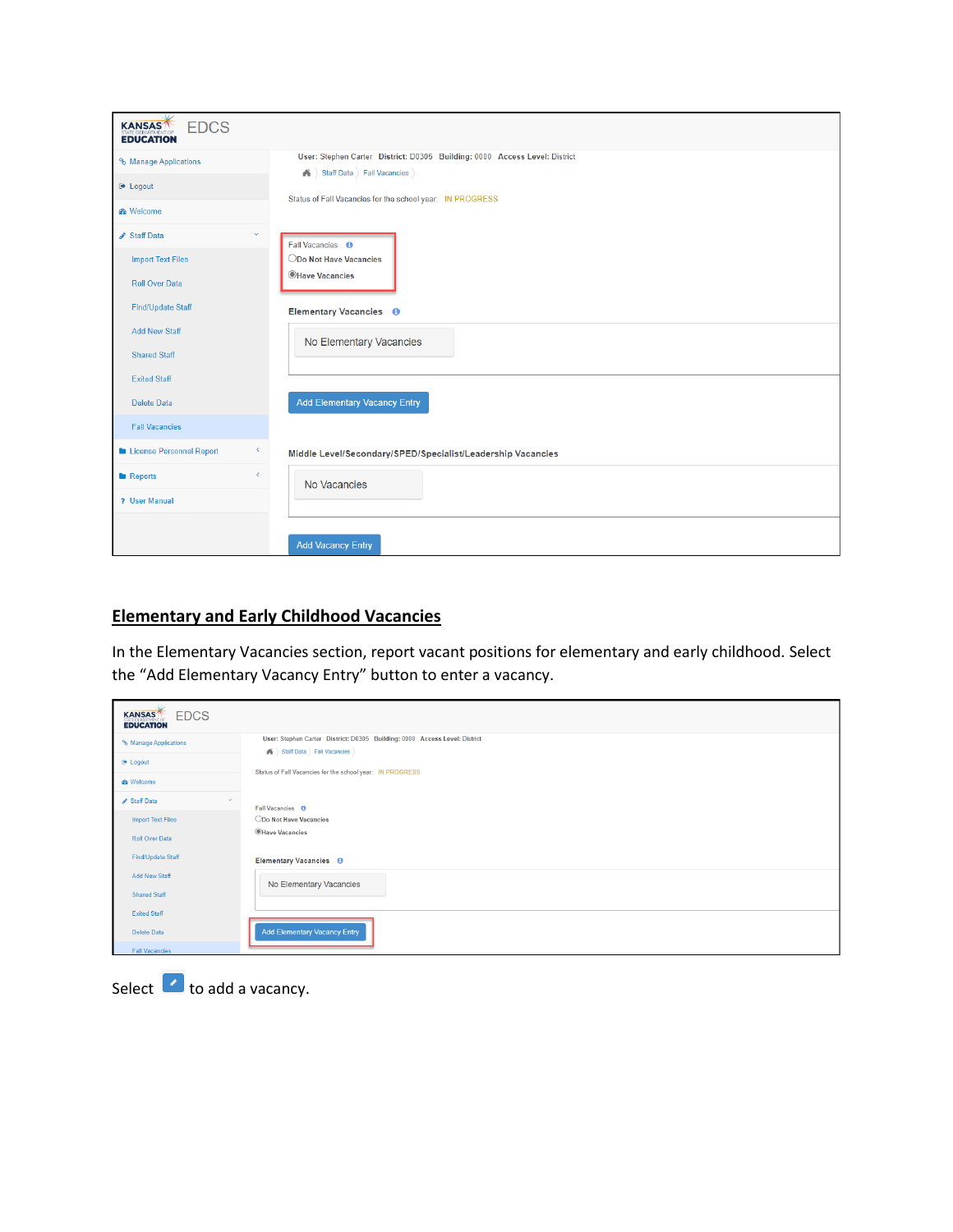|                            |                                     | User: Stephen Carter District: D0305 Building: 0000 Access Level: District |                    |      |         |                  |                |       |                           |           |  |  |  |
|----------------------------|-------------------------------------|----------------------------------------------------------------------------|--------------------|------|---------|------------------|----------------|-------|---------------------------|-----------|--|--|--|
| % Manage Applications      | 6 > Staff Data > Fall Vacancies >   |                                                                            |                    |      |         |                  |                |       |                           |           |  |  |  |
| <b><sup>⊕</sup></b> Logout |                                     | Status of Fall Vacancies for the school year: IN PROGRESS                  |                    |      |         |                  |                |       |                           |           |  |  |  |
| <b>@</b> Welcome           |                                     |                                                                            |                    |      |         |                  |                |       |                           |           |  |  |  |
| Staff Data                 | Fall Vacancies <sup>O</sup>         |                                                                            |                    |      |         |                  |                |       |                           |           |  |  |  |
| <b>Import Text Files</b>   | ODo Not Have Vacancies              | <b>CHave Vacancies</b>                                                     |                    |      |         |                  |                |       |                           |           |  |  |  |
| <b>Roll Over Data</b>      |                                     |                                                                            |                    |      |         |                  |                |       |                           |           |  |  |  |
| Find/Update Staff          | Elementary Vacancies <sup>O</sup>   |                                                                            |                    |      |         |                  |                |       |                           |           |  |  |  |
| <b>Add New Staff</b>       |                                     |                                                                            |                    |      |         | English /        | Social         |       |                           |           |  |  |  |
| <b>Shared Staff</b>        |                                     | <b>Elementary Type</b>                                                     | Subject            | Math | Science | Language<br>Arts | <b>Studies</b> | Other | <b>Vacancy Reason</b>     |           |  |  |  |
| <b>Exited Staff</b>        |                                     | - Need Selection -                                                         | - Select Subject - |      |         |                  |                |       | - Select Vacancy Reason - | $\bullet$ |  |  |  |
| Delete Data                |                                     |                                                                            |                    |      |         |                  |                |       |                           |           |  |  |  |
| <b>Fall Vacancies</b>      | <b>Add Elementary Vacancy Entry</b> |                                                                            |                    |      |         |                  |                |       |                           |           |  |  |  |

Select Elementary or Early Childhood in the Educator Type section.

| Fall Vacancies <sup>O</sup><br>ODo Not Have Vacancies<br><b>OHave Vacancies</b><br>Elementary Vacancies <sup>O</sup> |                            |                                                                               |      |                |                               |                          |       |                                           |           |
|----------------------------------------------------------------------------------------------------------------------|----------------------------|-------------------------------------------------------------------------------|------|----------------|-------------------------------|--------------------------|-------|-------------------------------------------|-----------|
|                                                                                                                      | <b>Elementary Type</b>     | Subject                                                                       | Nath | <b>Science</b> | English /<br>Language<br>Arts | Social<br><b>Studies</b> | Other | <b>Vacancy Reason</b>                     |           |
| $B$ $+$                                                                                                              | Elementary<br>$\checkmark$ | Single Grade Self Contair v                                                   |      |                |                               |                          |       | - Select Vacancy Reason -<br>$\checkmark$ | $\bullet$ |
| <b>Add Elementary Vacancy Entry</b>                                                                                  |                            | ----- Select Subject -----<br>Single Grade Self Contained<br>Departmentalized |      |                |                               |                          |       |                                           |           |

If Elementary is selected, select either Single Grade Self-Contained or Departmentalized as the subject.

| Fall Vacancies <sup>O</sup><br>ODo Not Have Vacancies<br><b>OHave Vacancies</b><br>Elementary Vacancies <sup>O</sup> |                            |                                                                               |      |                |                               |                          |       |                                           |           |
|----------------------------------------------------------------------------------------------------------------------|----------------------------|-------------------------------------------------------------------------------|------|----------------|-------------------------------|--------------------------|-------|-------------------------------------------|-----------|
|                                                                                                                      | <b>Elementary Type</b>     | Subject                                                                       | Nath | <b>Science</b> | English /<br>Language<br>Arts | Social<br><b>Studies</b> | Other | <b>Vacancy Reason</b>                     |           |
| $B$ $+$                                                                                                              | Elementary<br>$\checkmark$ | Single Grade Self Contair v                                                   |      |                |                               |                          |       | - Select Vacancy Reason -<br>$\checkmark$ | $\bullet$ |
| <b>Add Elementary Vacancy Entry</b>                                                                                  |                            | ----- Select Subject -----<br>Single Grade Self Contained<br>Departmentalized |      |                |                               |                          |       |                                           |           |

Select Single Grade Self-Contained for each self-contained classroom vacancy. Then select the Vacancy Reason.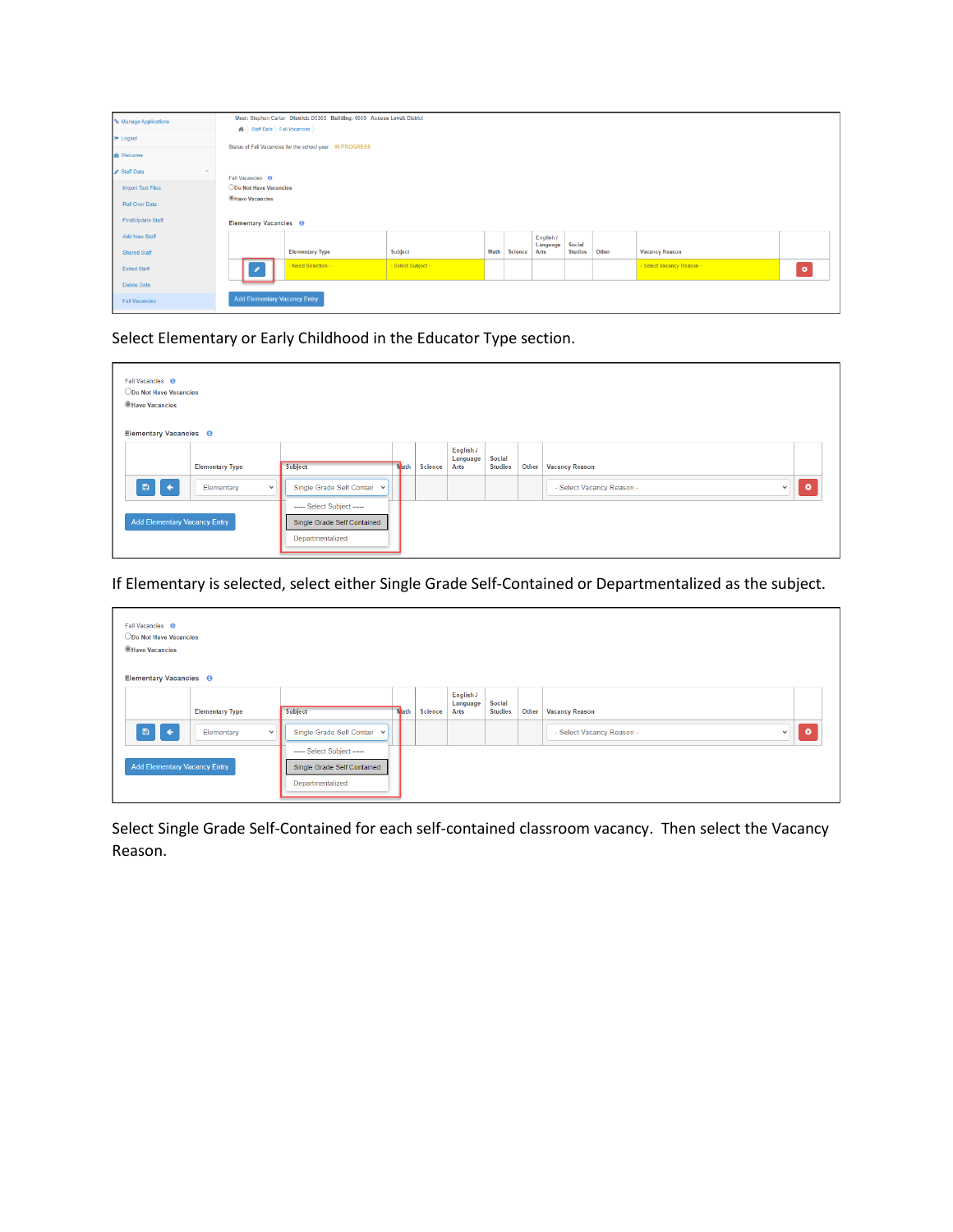| % Manage Applications              | User: Stephen Carter District: D0305 Building: 0000 Access Level: District                                                             |  |  |  |  |  |  |  |  |  |  |
|------------------------------------|----------------------------------------------------------------------------------------------------------------------------------------|--|--|--|--|--|--|--|--|--|--|
| <sup>®</sup> Logout                | 6 Staff Data > Fall Vacancies >                                                                                                        |  |  |  |  |  |  |  |  |  |  |
|                                    | Status of Fall Vacancies for the school year: IN PROGRESS                                                                              |  |  |  |  |  |  |  |  |  |  |
| <b>@</b> Welcome                   |                                                                                                                                        |  |  |  |  |  |  |  |  |  |  |
| Staff Data                         | Fall Vacancies <sup>O</sup>                                                                                                            |  |  |  |  |  |  |  |  |  |  |
| Import Text Files                  | <b>ODo Not Have Vacancies</b>                                                                                                          |  |  |  |  |  |  |  |  |  |  |
| <b>Roll Over Data</b>              | <b><i><u>OHave Vacancies</u></i></b>                                                                                                   |  |  |  |  |  |  |  |  |  |  |
| Find/Update Staff                  | Elementary Vacancies <sup>O</sup>                                                                                                      |  |  |  |  |  |  |  |  |  |  |
| Add New Staff                      | English /                                                                                                                              |  |  |  |  |  |  |  |  |  |  |
| <b>Shared Staff</b>                | Language<br>Social<br><b>Vacancy Reason</b><br><b>Elementary Type</b><br>Subject<br>Science<br>Other<br>Math<br>Arts<br><b>Studies</b> |  |  |  |  |  |  |  |  |  |  |
| <b>Exited Staff</b>                | $\bullet$<br>Single Grade Self Contair v<br>- Select Vacancy Reason -<br>Elementary<br>鲁                                               |  |  |  |  |  |  |  |  |  |  |
| Delete Data                        | - Select Vacancy Reason -                                                                                                              |  |  |  |  |  |  |  |  |  |  |
| <b>Fall Vacancies</b>              | <b>Add Elementary Vacancy Entry</b><br>Budget                                                                                          |  |  |  |  |  |  |  |  |  |  |
| <b>In License Personnel Report</b> | Personnel                                                                                                                              |  |  |  |  |  |  |  |  |  |  |
|                                    | No Applicants                                                                                                                          |  |  |  |  |  |  |  |  |  |  |
| <b>B</b> Reports                   | Middle Level/Secondary/SPED/Specialist/Leadership Vacancies<br>No fully-qualified applicants based on endorsement area                 |  |  |  |  |  |  |  |  |  |  |
| ? User Manual                      | No Vacancies<br>No fully-qualified applicants based on professional attributes                                                         |  |  |  |  |  |  |  |  |  |  |
|                                    | Preferred a specific non-fully qualified applicant over fully-qualified applicant(s)                                                   |  |  |  |  |  |  |  |  |  |  |
|                                    | Qualified applicant refused offer for position                                                                                         |  |  |  |  |  |  |  |  |  |  |
|                                    | <b>A MAIN AND HOME POWER</b>                                                                                                           |  |  |  |  |  |  |  |  |  |  |

# Select  $\blacksquare$  to save the vacancy.

|                     | <b>Elementary Type</b>     | <b>Subject</b>              | Math | <b>Science</b> | English /<br>Language<br>Arts | Social<br><b>Studies</b> | Other | <b>Vacancy Reason</b>     |           |
|---------------------|----------------------------|-----------------------------|------|----------------|-------------------------------|--------------------------|-------|---------------------------|-----------|
| 日<br>$\overline{ }$ | Elementary<br>$\checkmark$ | Single Grade Self Contair v |      |                |                               |                          |       | Personnel<br>$\checkmark$ | $\bullet$ |

## Select "Add Elementary Vacancy Entry" to add additional elementary or early childhood vacancies.

|                             | Elementary Vacancies <sup>O</sup>   |                                    |      |                |                               |                          |       |                       |           |  |  |
|-----------------------------|-------------------------------------|------------------------------------|------|----------------|-------------------------------|--------------------------|-------|-----------------------|-----------|--|--|
|                             | <b>Elementary Type</b>              | Subject                            | Math | <b>Science</b> | English /<br>Language<br>Arts | Social<br><b>Studies</b> | Other | <b>Vacancy Reason</b> |           |  |  |
| $\mathcal{S}_{\mathcal{S}}$ | Elementary                          | <b>Single Grade Self Contained</b> |      |                |                               |                          |       | Personnel             | $\bullet$ |  |  |
|                             | <b>Add Elementary Vacancy Entry</b> |                                    |      |                |                               |                          |       |                       |           |  |  |

# Select  $\bullet$  to edit a saved vacancy.

| Elementary Vacancies <sup>O</sup>           |                        |                             |      |                |                               |                          |       |                       |   |  |
|---------------------------------------------|------------------------|-----------------------------|------|----------------|-------------------------------|--------------------------|-------|-----------------------|---|--|
|                                             | <b>Elementary Type</b> | Subject                     | Math | <b>Science</b> | English /<br>Language<br>Arts | Social<br><b>Studies</b> | Other | <b>Vacancy Reason</b> |   |  |
| í<br>═                                      | Elementary             | Single Grade Self Contained |      |                |                               |                          |       | Personnel             | B |  |
| Edit<br><b>Add Elementary Vacancy Entry</b> |                        |                             |      |                |                               |                          |       |                       |   |  |

If an assignment is subject specific, select "Departmentalized" for the subject.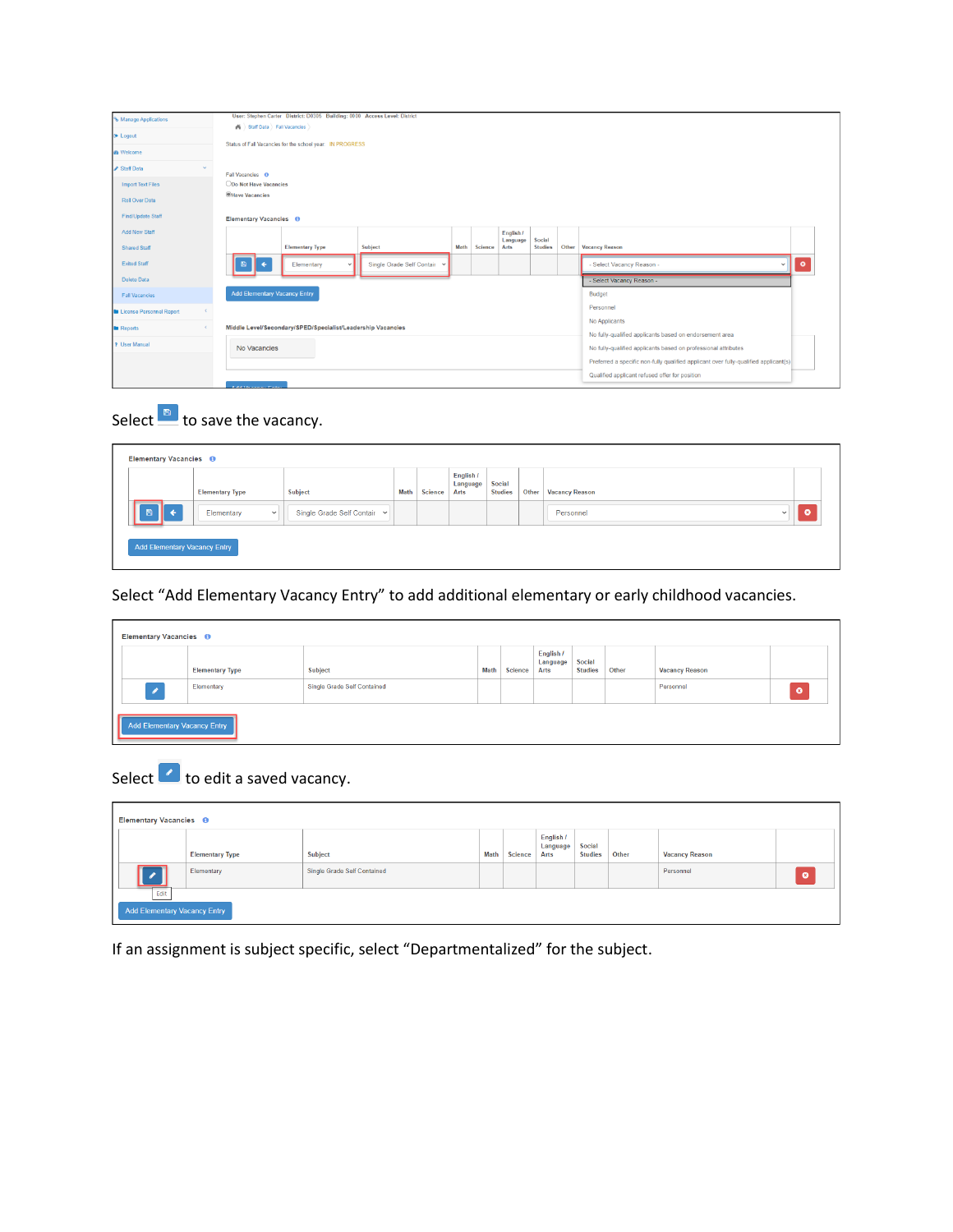|                                     | Elementary Vacancies <sup>O</sup>          |                                                                               |      |                |                               |                                 |       |                                           |           |  |  |  |
|-------------------------------------|--------------------------------------------|-------------------------------------------------------------------------------|------|----------------|-------------------------------|---------------------------------|-------|-------------------------------------------|-----------|--|--|--|
|                                     | <b>Elementary Type</b>                     | Subject                                                                       | Math | <b>Science</b> | English /<br>Language<br>Arts | <b>Social</b><br><b>Studies</b> | Other | <b>Vacancy Reason</b>                     |           |  |  |  |
| $\mathcal{L}_{\mathcal{L}}$         | Elementary                                 | Single Grade Self Contained                                                   |      |                |                               |                                 |       | Personnel                                 | $\bullet$ |  |  |  |
| 日                                   | Elementary<br>$\leftarrow$<br>$\checkmark$ | ----- Select Subject -----<br>$\checkmark$                                    |      |                |                               |                                 |       | - Select Vacancy Reason -<br>$\checkmark$ | ō         |  |  |  |
| <b>Add Elementary Vacancy Entry</b> |                                            | ----- Select Subject -----<br>Single Grade Self Contained<br>Departmentalized |      |                |                               |                                 |       |                                           |           |  |  |  |

Selecting Departmentalized will allow selection of the specific assignment(s) the vacancy encompasses.

|                                     |           | <b>Elementary Type</b>     | <b>Subject</b>                   | Math                          | <b>Science</b>           | English /<br>Language<br>Arts | Social<br><b>Studies</b> | Other | <b>Vacancy Reason</b>  |           |
|-------------------------------------|-----------|----------------------------|----------------------------------|-------------------------------|--------------------------|-------------------------------|--------------------------|-------|------------------------|-----------|
|                                     |           | Elementary                 | Single Grade Self Contained      |                               |                          |                               |                          |       | Personnel              | $\bullet$ |
|                                     | [ ←/<br>日 | Elementary<br>$\checkmark$ | Departmentalized<br>$\checkmark$ | $\overline{\phantom{a}}$<br>◡ | $\overline{\phantom{a}}$ | $\overline{a}$                | $\overline{\phantom{a}}$ |       | Budget<br>$\checkmark$ | $\bullet$ |
| <b>Add Elementary Vacancy Entry</b> |           |                            |                                  |                               |                          |                               |                          |       |                        |           |

If the subject is not Math, Science, English/Language Arts, or Social Studies, type the assignment in the editable "Other" box. Below is an example for a computer assignment.

| Elementary Vacancies <sup>O</sup>    |                            |                                  |                               |                |                               |                          |           |                        |           |
|--------------------------------------|----------------------------|----------------------------------|-------------------------------|----------------|-------------------------------|--------------------------|-----------|------------------------|-----------|
|                                      | <b>Elementary Type</b>     | <b>Subject</b>                   | Math                          | <b>Science</b> | English /<br>Language<br>Arts | Social<br><b>Studies</b> | Other     | <b>Vacancy Reason</b>  |           |
| $\mathscr{S}_1$                      | Elementary                 | Single Grade Self Contained      |                               |                |                               |                          |           | Personnel              | $\bullet$ |
| $\mathbf{B}$<br>$\ddot{\phantom{1}}$ | Elementary<br>$\checkmark$ | Departmentalized<br>$\checkmark$ | $\overline{\phantom{a}}$<br>◡ |                |                               | $\overline{\phantom{a}}$ | Computers | Budget<br>$\checkmark$ |           |
| <b>Add Elementary Vacancy Entry</b>  |                            |                                  |                               |                |                               |                          |           |                        |           |

# Select the  $\Box$  to save the vacancy.

|                                     | <b>Elementary Type</b>     | Subject                            | Math | <b>Science</b>                 | English /<br>Language<br>Arts | Social<br><b>Studies</b> | Other     | <b>Vacancy Reason</b>         |   |
|-------------------------------------|----------------------------|------------------------------------|------|--------------------------------|-------------------------------|--------------------------|-----------|-------------------------------|---|
|                                     | Elementary                 | <b>Single Grade Self Contained</b> |      |                                |                               |                          |           | Personnel                     | ø |
| Ш<br>$\mathbf{B}$<br>$\leftarrow$   | Elementary<br>$\checkmark$ | Departmentalized<br>$\checkmark$   | O.   | $\overline{\phantom{a}}$<br>J. |                               | $\sim$                   | Computers | <b>Budget</b><br>$\checkmark$ | σ |
| <b>Add Elementary Vacancy Entry</b> |                            |                                    |      |                                |                               |                          |           |                               |   |

# Select  $\bullet$  to delete a saved vacancy.

| Elementary Vacancies <sup>O</sup>         |                  |        |                |                               |                          |           |                       |  |   |
|-------------------------------------------|------------------|--------|----------------|-------------------------------|--------------------------|-----------|-----------------------|--|---|
| <b>Elementary Type</b>                    | Subject          | Math   | <b>Science</b> | English /<br>Language<br>Arts | Social<br><b>Studies</b> | Other     | <b>Vacancy Reason</b> |  |   |
| Elementary<br>Single Grade Self Contained |                  |        |                |                               |                          |           | Personnel             |  |   |
| Elementary                                | Departmentalized | $\Box$ | $\Box$         | $\Box$                        | $\Box$                   | Computers | Budget                |  | ø |

If Early Childhood is selected, the subject options are General Education, Special Education, or Integrated (Special Education and General Education). Select the appropriate early childhood type, then select the vacancy reason and save the entry.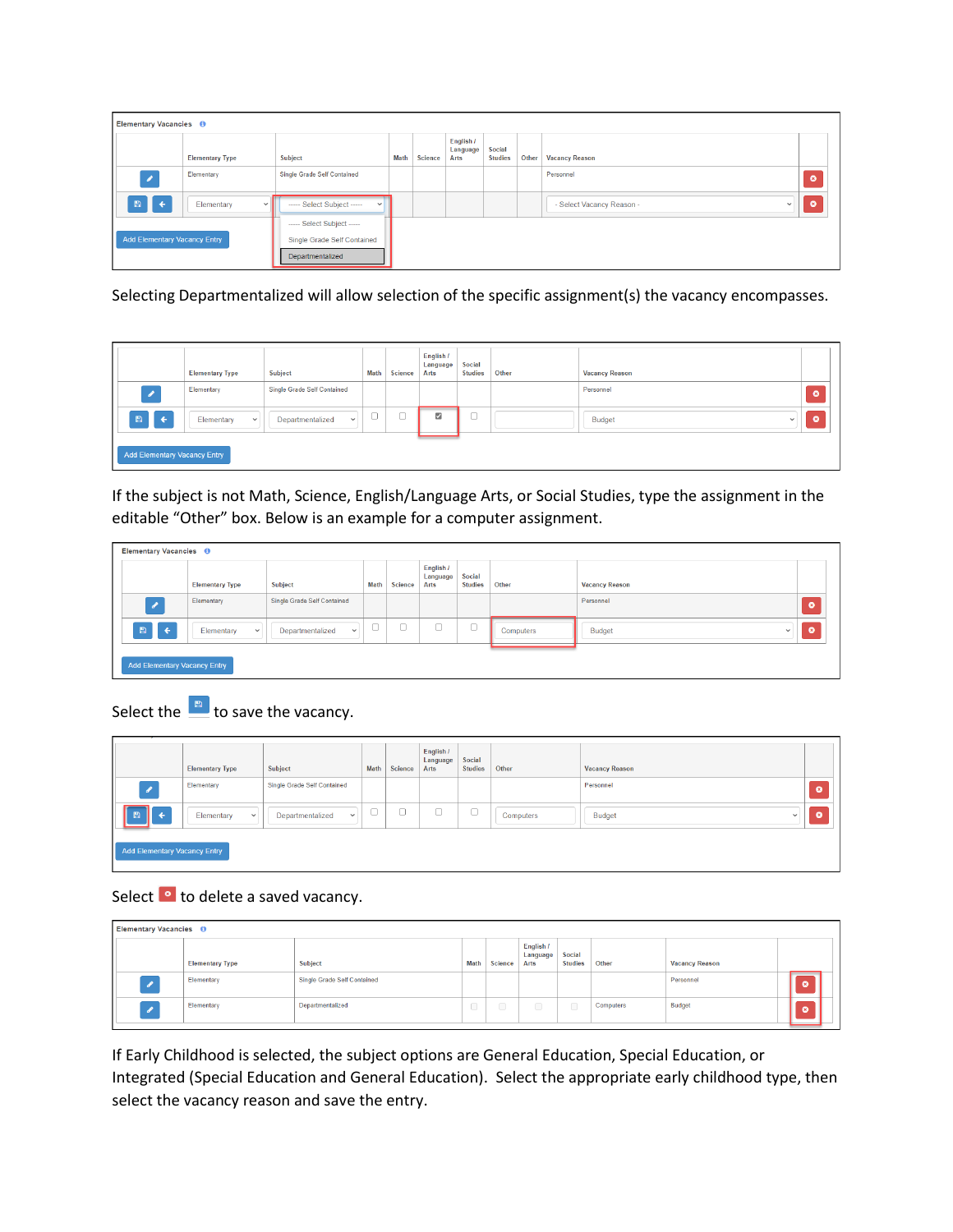| Elementary Vacancies <sup>O</sup>   |                                               |                                    |      |         |                               |                          |       |                               |           |
|-------------------------------------|-----------------------------------------------|------------------------------------|------|---------|-------------------------------|--------------------------|-------|-------------------------------|-----------|
|                                     | <b>Elementary Type</b>                        | Subject                            | Math | Science | English /<br>Language<br>Arts | Social<br><b>Studies</b> | Other | <b>Vacancy Reason</b>         |           |
| ×                                   | Elementary                                    | <b>Single Grade Self Contained</b> |      |         |                               |                          |       | Personnel                     | $\bullet$ |
| 日<br>$\leftarrow$                   | Early Childhood<br>$\checkmark$               | - Select Subject -<br>$\checkmark$ |      |         |                               |                          |       | No Applicants<br>$\checkmark$ | $\bullet$ |
|                                     |                                               | - Select Subject -                 |      |         |                               |                          |       |                               |           |
| <b>Add Elementary Vacancy Entry</b> |                                               | <b>General Education</b>           |      |         |                               |                          |       |                               |           |
|                                     |                                               | <b>Special Education</b>           |      |         |                               |                          |       |                               |           |
|                                     | Middle Level/Secondary/SPED/Specialist/Leader | Integrated (GenEd & SPED)          |      |         |                               |                          |       |                               |           |

## **Middle Level/Secondary/SPED/Specialist/Leadership Vacancies**

Select the "Add Vacancy Entry" button to enter a vacancy.

| Elementary Vacancies <sup>O</sup>                                                                         |                        |         |      |                |                               |                                 |           |                       |  |
|-----------------------------------------------------------------------------------------------------------|------------------------|---------|------|----------------|-------------------------------|---------------------------------|-----------|-----------------------|--|
|                                                                                                           | <b>Elementary Type</b> | Subject | Math | <b>Science</b> | English /<br>Language<br>Arts | <b>Social</b><br><b>Studies</b> | Other     | <b>Vacancy Reason</b> |  |
| Single Grade Self Contained<br>Elementary<br>$\mathcal{S}_{\mathcal{S}}$<br>Early Childhood<br>Integrated |                        |         |      |                |                               |                                 | Personnel | $\bullet$             |  |
| $\mathcal{S}_{\mathcal{S}}$                                                                               |                        |         |      |                |                               | No Applicants                   | $\bullet$ |                       |  |
| <b>Add Elementary Vacancy Entry</b><br>Middle Level/Secondary/SPED/Specialist/Leadership Vacancies        |                        |         |      |                |                               |                                 |           |                       |  |
| No Vacancies                                                                                              |                        |         |      |                |                               |                                 |           |                       |  |
| <b>Add Vacancy Entry</b>                                                                                  |                        |         |      |                |                               |                                 |           |                       |  |

# Select  $\bullet$  to enter a vacancy.

|                          | Middle Level/Secondary/SPED/Specialist/Leadership Vacancies |                         |              |                           |  |
|--------------------------|-------------------------------------------------------------|-------------------------|--------------|---------------------------|--|
|                          | <b>Educator Type (Non Elementary)</b>                       | <b>Subject Area</b>     | Non-Teaching | <b>Vacancy Reason</b>     |  |
|                          | - Need Selection -                                          | - Select Subject Area - |              | - Select Vacancy Reason - |  |
| <b>Add Vacancy Entry</b> |                                                             |                         |              |                           |  |

Select the appropriate educator type, subject area, non-teaching area (for specialist and leadership), and vacancy reason.

|                          | Middle Level/Secondary/SPED/Specialist/Leadership Vacancies |                           |                                |                                                         |           |
|--------------------------|-------------------------------------------------------------|---------------------------|--------------------------------|---------------------------------------------------------|-----------|
|                          | <b>Educator Type (Non</b><br>Elementary)                    | <b>Subject Area</b>       | Non-Teaching                   | <b>Vacancy Reason</b>                                   |           |
| 鲁<br>$\leftarrow$        | Leadership/Administra v                                     | Leadership / Administra v | Superintendent<br>$\checkmark$ | No fully-qualified applicants based on endorsement area | $\bullet$ |
|                          | None Selected                                               |                           |                                |                                                         |           |
| <b>Add Vacancy Entry</b> | Leadership/Administration                                   |                           |                                |                                                         |           |
|                          | Middle School Teacher                                       |                           |                                |                                                         |           |
| <b>CTE Vacancies O</b>   | <b>Migrant Educator</b>                                     |                           |                                |                                                         |           |
|                          | <b>School Specialist</b>                                    |                           |                                |                                                         |           |
| No CTE Vacan             | <b>School Support</b>                                       |                           |                                |                                                         |           |
|                          | Secondary Teacher                                           |                           |                                |                                                         |           |
|                          | SPED/ESOL Teacher                                           |                           |                                |                                                         |           |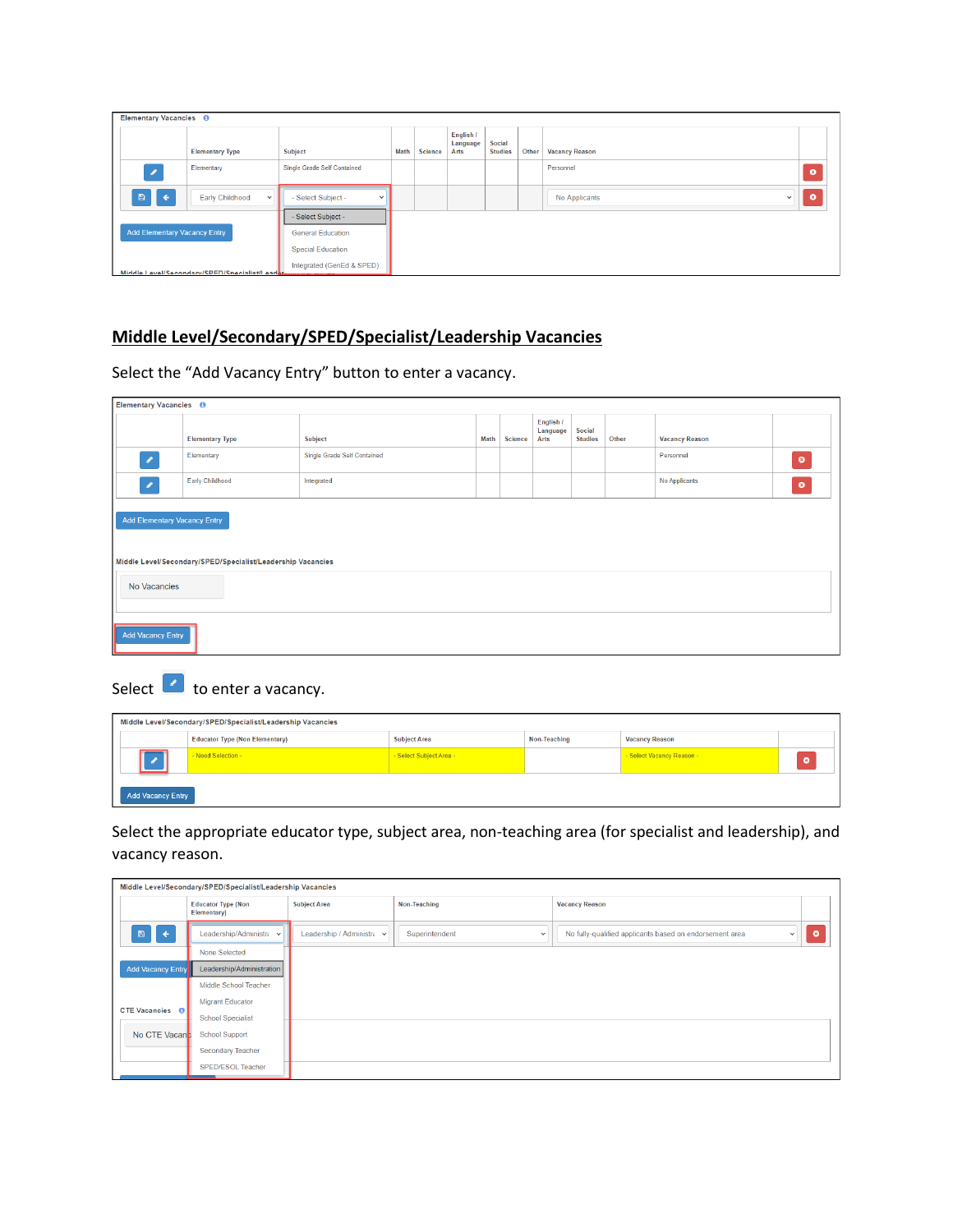Select the  $\Box$  to save the vacancy.

| Middle Level/Secondary/SPED/Specialist/Leadership Vacancies |                                          |                           |                                |                                                         |  |  |  |  |  |  |  |
|-------------------------------------------------------------|------------------------------------------|---------------------------|--------------------------------|---------------------------------------------------------|--|--|--|--|--|--|--|
|                                                             | <b>Educator Type (Non</b><br>Elementary) | <b>Subject Area</b>       | Non-Teaching                   | <b>Vacancy Reason</b>                                   |  |  |  |  |  |  |  |
|                                                             | Leadership/Administra v                  | Leadership / Administra v | Superintendent<br>$\checkmark$ | No fully-qualified applicants based on endorsement area |  |  |  |  |  |  |  |
| <b>Add Vacancy Entry</b>                                    |                                          |                           |                                |                                                         |  |  |  |  |  |  |  |

Select the "Add Vacancy Entry" to enter additional vacancies.

### **CTE Vacancies**

Report vacant district approved pathway positions in this section. Select the "Add CTE Vacancy Entry" button.

| <b>CTE Vacancies O</b>         |  |  |
|--------------------------------|--|--|
| No CTE Vacancies               |  |  |
| <b>Add CTE Vacancy Entries</b> |  |  |

Select  $\Box$  to enter a vacancy.

| <b>CTE Vacancies O</b>  |                    |                     |  |
|-------------------------|--------------------|---------------------|--|
|                         | Pathway            | <b>Subject Area</b> |  |
|                         | - Need Selection - | None Selected       |  |
| Add CTE Vacancy Entries |                    |                     |  |

Select the pathway from the list of approved pathways and select the subject area. Select  $\frac{1}{n}$  to save the vacancy. Select the "Add CTE Vacancy Entry button" to enter additional CTE vacancies.

| <b>CTE Vacancies O</b>                |           |                          |                             |   |
|---------------------------------------|-----------|--------------------------|-----------------------------|---|
|                                       | Pathway   |                          | <b>Subject Area</b>         |   |
| $\mathbb{R}$ $\left\{ \cdot \right\}$ | Marketing | $\overline{\phantom{a}}$ | None Selected<br>$\tilde{}$ | ø |
| Add CTE Vacancy Entries               |           |                          |                             |   |

### **Pathways Not Taught**

Report pathways the district would like to offer but cannot due to not having appropriate staff members to teach the courses in the pathway. Select the "Add Pathway Not Taught" button.

| Pathways Not Taught <sup>1</sup>                                                                                                                                                                                                                        |  |  |  |  |
|---------------------------------------------------------------------------------------------------------------------------------------------------------------------------------------------------------------------------------------------------------|--|--|--|--|
| No Pathways                                                                                                                                                                                                                                             |  |  |  |  |
| Add Pathway Not Taught<br>the control of the control of the control of the control of the control of the control of the control of the control of the control of the control of the control of the control of the control of the control of the control |  |  |  |  |